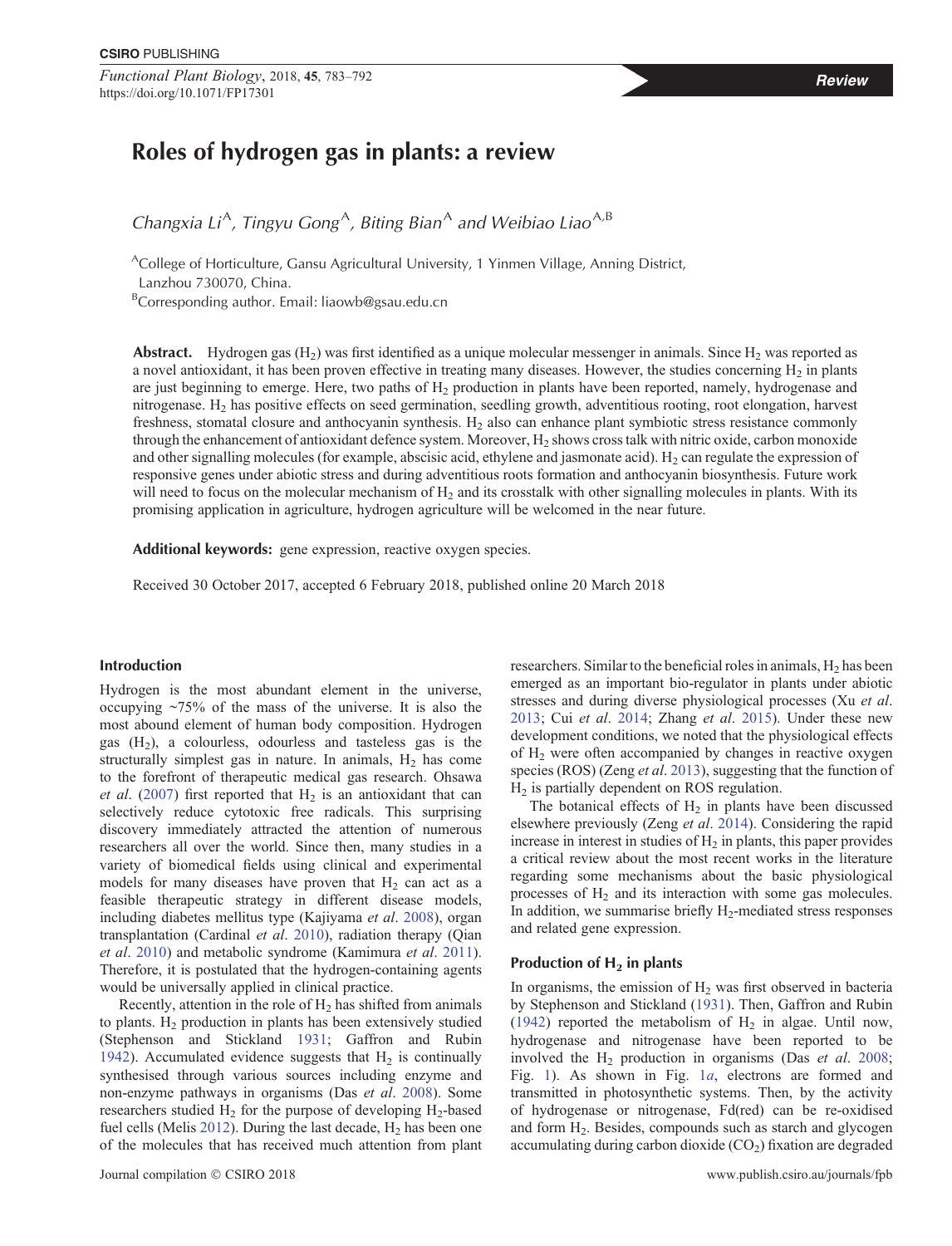<span id="page-1-0"></span>

**Fig. 1.** Two H<sub>2</sub> production pathway of in organisms: nitrogenase is viewed as the main productive route of H<sub>2</sub> in organisms (Tamagnini) *et al.* [2002;](#page-8-0) Kim and Kim [2011](#page-8-0)). In Fig. 1*a*, rhizobia can release H<sub>2</sub> in the nitrogen fixation process. Hydrogenase is viewed as the main productive route of H2 in organisms (Das *et al*. [2008](#page-8-0); Kim and Kim [2011\)](#page-8-0). In Fig. 1*b*, photons derived from light energy splits water into oxygen  $(O_2)$  and electrons. The electrons are then activated and reduce ferredoxin (Fd). By the activity of hydrogenases, Fd (red) can be reoxidised, forming H<sub>2</sub>. Additionally, compounds accumulated during carbon dioxide (CO<sub>2</sub>) fixation are degraded though the Calvin cycle and release H<sub>2</sub>.

through the Calvin cycle. Then,  $H_2$  is synthesised through the activity of nitrogenase (Kim and Kim [2011](#page-8-0); Fig. 1*a*). In addition, rhizobia can release  $H_2$  during the nitrogen fixation process (Fig. 1*b*).

As mentioned above,  $H_2$  production in bacteria and algae has been well studied. However, only a few studies have reported  $H_2$ production and hydrogenase in higher plants. Boichenko ([1947\)](#page-7-0) studied the  $H_2$  evolution in isolated chloroplasts and postulated the existence of hydrogenase in plants. Sanadze [\(1961\)](#page-8-0) first demonstrated that  $H_2$  was released and absorbed in plant leaves. After that, Renwick *et al*. ([1964\)](#page-8-0) found that winter rye seeds could release  $H_2$ . The authors also reported that exogenous  $H<sub>2</sub>$  could promote the germination rate of winter rye seeds. In addition, rhizobia from symbiosis with leguminous plants could release H<sub>2</sub> in the nitrogen fixation process (Dong *et al.* [2003](#page-8-0); Irvine *et al*. [2004](#page-8-0)), but the existence of rhizobia in plants has not yet been elucidated. Recently, Xie *et al*. ([2012\)](#page-8-0) found that NaCl treatment promoted endogenous H2 release in *Arabidopsis* seedlings, reaching the highest level of more than  $100 \mu$ mol g<sup>-1</sup> FW after 6 h of treatment. Jin *et al*. [\(2013](#page-8-0)) reported that paraquatinduced oxidative stress (PQ) promoted endogenous  $H_2$  release in alfalfa seedlings in a dose-dependent manner. The highest of concentration of endogenous H<sub>2</sub> (25  $\mu$ mol g<sup>-1</sup> FW) was detected after 24 h of treatment with  $100 \mu M$  PQ. They also indicated a positive interrelationship between the inhibition of root elongation and the  $H_2$  production in alfalfa leaves during exposure to PQ. The revolution of  $H_2$  in rice seedlings was 0.318 and 0.305  $\mu$ mol g FW<sup>-1</sup> h<sup>-1</sup> under light and in the dark respectively (Zeng *et al*. [2013\)](#page-9-0). These authors also found that H2 production in rice seedlings was induced by abscisic acid (ABA), ethylene (ET), jasmonate acid (JA), salt and drought stresses. The production of  $H_2$  was consistent with hydrogenase activity and the expression of putative hydrogenase genes in rice seedlings. Some putative genes encoding hydrogenase have been found in rice (Zeng *et al.* [2013](#page-9-0)). Therefore, H<sub>2</sub> production was induced by both hormone and abiotic stress.  $H_2$  production in plants is dependent not only on hydrogenase, but also dependent on nitrogenase. Although the activities of hydrogenase and nitrogenase have been revealed, the related coding genes and their synthetic pathways are still unknown. Thus, it is of great interest to know the  $H<sub>2</sub>$  biosynthesis pathways in higher plants.

 $H<sub>2</sub>$  as a signalling molecule can move freely from one plant cell to another cell. It is also conceivable that  $H_2$  might serve as an informational signal to other parts of the plants, or to plants in the vicinity. Thus, how do plants sense the  $H_2$  signalling? So far, the answer to this question is still unknown.

#### **H2 regulates plant growth and development**

Hydrogen-rich water (HRW) was regarded as a safe and easily available way to mimic the physiological functions of endogenous  $H_2$  in plants and animals. In animals, our understanding about the biological roles of  $H_2$  has developed rapidly. It was reported that  $H_2$  could protect animal cells by increasing the activity of antioxidant enzymes such as catalase (CAT) and superoxide dismutase (SOD) (Xie *et al*. [2010](#page-8-0)). More importantly, a growing number of studies have found that  $H_2$  is an antioxidant that can selectively reduce cytotoxic free radicals (Hayashida *et al*. [2008](#page-8-0); Matsumoto *et al*. [2009](#page-8-0)). Recently, the roles of  $H_2$  in plants have been studied during several plant growth and development stages including seeds germination, seedlings growth, root development, stomatal closure and anthocyanin synthesis.

### *Seeds germination*

Seed germination, which is a highly specialised phase in plant life, is essential for seedling establishment. It is a critical step in a plant's life cycle, and is regulated by a wide range of endogenous and environment factors (Kong *et al.* [2015](#page-8-0)). A role for H<sub>2</sub> in plants was first reported in winter rye seeds, where  $H_2$  was found to induce seeds germination (Renwick *et al*. [1964\)](#page-8-0). Since then, Xu  $et al.$  [\(2013](#page-8-0)) has demonstrated that  $H<sub>2</sub>$  exerted an advantageous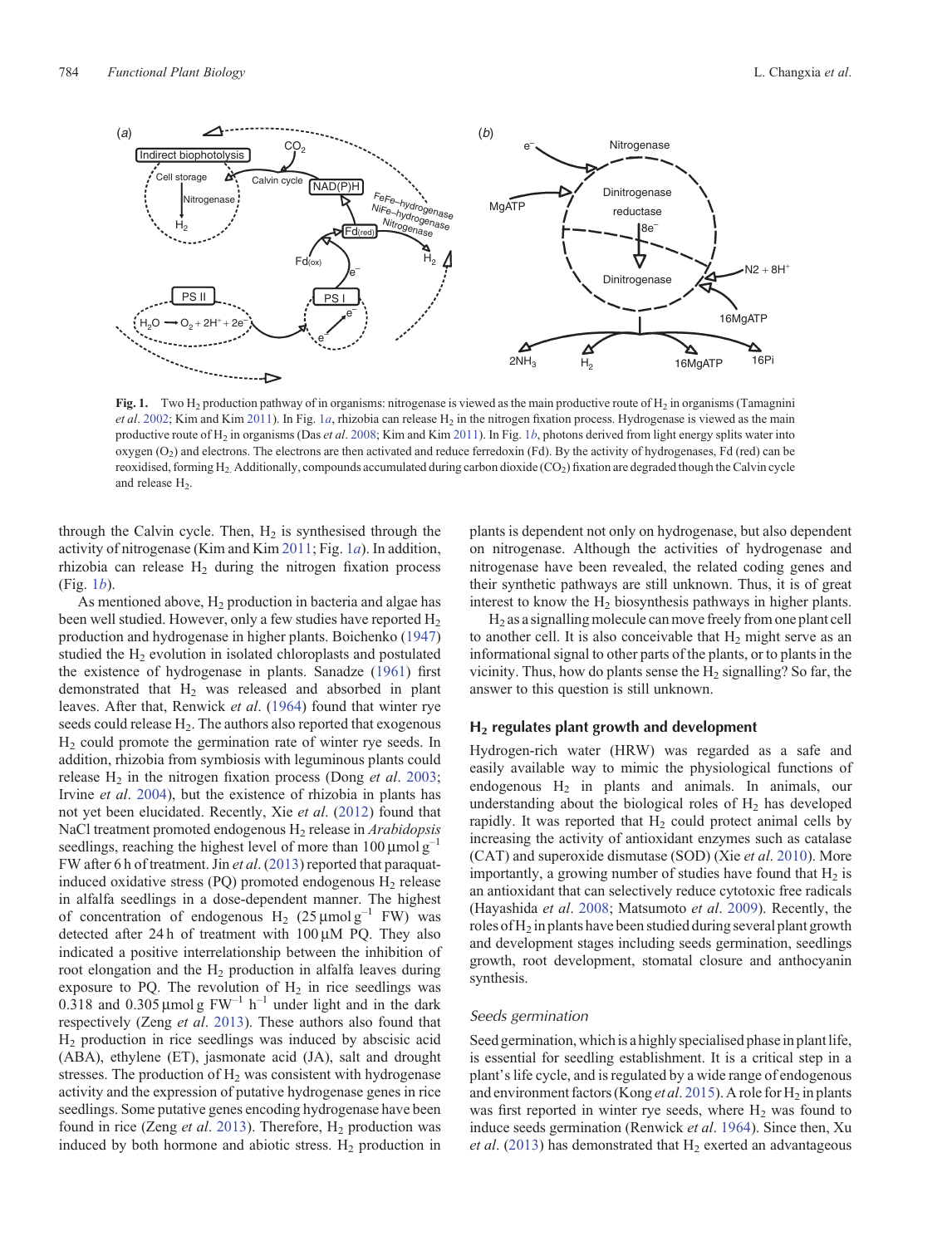<span id="page-2-0"></span>

| Plant growth and development | Plant species     | <b>Tissues</b>    | $H_2$ -induced effect                                                                                                    | Reference                    |
|------------------------------|-------------------|-------------------|--------------------------------------------------------------------------------------------------------------------------|------------------------------|
| Seeds germination            | Winter rye        | Seeds             | Increased seed germination                                                                                               | Xu et al. (2013)             |
|                              | Rice              | Seeds             | Increased seed germination in NaCl                                                                                       | Renwick et al. (1964)        |
| Seedlings growth             | Chinese cabbage   | Seedlings         | Alleviated Cd-induced growth inhibition                                                                                  | Wu et al. (2015)             |
|                              | Maize             | Seedlings         | Improved net photosynthetic rate                                                                                         | Zhang <i>et al.</i> $(2015)$ |
|                              | Alfalfa           | Seedlings         | Increased alfalfa seedling growth                                                                                        | Dai et al. (2017)            |
|                              | Cucumber          | Explants          | Improved AR development, increased NO content,<br>upregulated NR genes, improved AR development,<br>increased NO content | Zhu et al. $(2016b)$         |
| Adventitious rooting (AR)    | Cucumber          | Explants          | Upregulated cell cycle-related genes, promoted AR<br>formation                                                           | Zhu et al. $2016a$ )         |
|                              | Cucumber          | Explants          | 50% HRW had the most significant effect                                                                                  | Lin <i>et al.</i> $(2014)$   |
|                              | Alfalfa           | Root              | 50% HRW significantly recovered in Cd                                                                                    | Chen et al. (2014)           |
| Root elongation              | Rice              | Root              | 50% HRW significantly increased root length                                                                              | Xu et al. (2013)             |
|                              | Alfalfa           | Root              | 10% HRW significantly recovered in Cd                                                                                    | Cui et al. (2014)            |
| Postharvest freshness        | Kiwifruit         | Fruit             | 80% HRW had the most significant effect                                                                                  | Hu <i>et al.</i> (2014)      |
|                              | Cut lily and rose | Flower            | Regulated the antioxidant defence, regulated the<br>senescence process                                                   | Ren et al. (2017)            |
| Anthocyanin synthesis        | Radish            | <b>Hypocotyls</b> | Increased anthocyanin and total phenols                                                                                  | Su <i>et al.</i> (2014)      |
|                              | Alfalfa           | Seedling          | Increased (iso)flavonoids metabolism                                                                                     | Xie <i>et al.</i> (2015)     |
|                              | Arabidopsis       | Leaves            | Increased intracellular H <sub>2</sub> production, reduced<br>stomatal aperture, enhanced drought tolerance              | Jin <i>et al.</i> $(2016b)$  |
| Stomatal closure             | Alfalfa           | Leaves            | Enhanced plant sensitivity to ABA, modified leaf<br>apoplastic pH, reduced stomatal aperture                             | Xie <i>et al.</i> (2014)     |

Table 1. Overview of H<sub>2</sub>-mediated physiological processes in plants

effect on promoting seed germination in*Oryza sativa*L. under salt stress (Table 1). The authors also suggested that  $H_2$  dependently accelerated the physiological process of seed germination in *O. sativa* under salt stress via activating amylase activity and increasing the formation of energy resources. Therefore, these effects of  $H_2$  on seed germination suggest that the level of soil hydrogen is one factor determining seed germination. In future agriculture, HRW might be widely used to promote seed germination and increase yields of crops.

# *Seedlings growth*

It has been observed that HRW treatments increased the growth of seedlings of Chinese cabbage (Wu *et al*. [2015](#page-8-0)), maize (Zhang *et al*. [2015\)](#page-9-0) and alfalfa (Dai *et al*. [2017](#page-8-0); Table 1). HRW treatment significantly increased the FW of Chinese cabbage seedlings (Wu *et al*. [2015](#page-8-0)). Zhang *et al*. [\(2015](#page-9-0)) reported that 50% HRW increased the maize seedlings growth through the improvement of net photosynthetic rate. Compared with the chemical-free control samples, HRW resulted in the increase of alfalfa seedlings growth in aboveground and belowground parts (Dai *et al*. [2017](#page-8-0)). HRW treatment also increased non-protein thiols (NPTs) in seedlings. These authors also further confirmed that HRW upregulated 21 proteins and downregulated nine proteins during that process (Dai *et al.* [2017\)](#page-8-0). Thus, a potential role of  $H_2$  in increasing seedlings growth is achieved by regulating various proteins.

#### *Adventitious rooting*

It was well known that adventitious roots are post-embryonic roots originating from the stem, leaf petiole, and non-pericycle tissue of old roots.  $H_2$  produced a positive effect on adventitious root development in cucumber (Lin *et al*. [2014](#page-8-0); Zhu *et al*. [2016](#page-9-0)*a*,

[2016](#page-9-0)*b*; Table 1). Lin *et al.* ([2014\)](#page-8-0) found that  $H_2$ -triggered adventitious root formation might be dependent on the auxin response in cucumber. Results from our laboratory also suggested that 50% HRW treatment significantly promoted adventitious root development in cucumber (Zhu *et al*. [2016](#page-9-0)*a*). We have also reported that exogenous nitric oxide (NO) generated from nitric oxide synthase (NOS) and nitrate reductase (NR) activity might be required for  $H_2$ -induced adventitious root formation (Zhu *et al.* [2016](#page-9-0)*b*). Therefore,  $H_2$  can trigger adventitious root initiation and development, and the process is most likely to be accompanied with a combinational signalling process. However, whether there are some other novel singling molecule(s) involved in adventitious root formation remains to be investigated. In addition, further work will likely show that  $H<sub>2</sub>$  and NO are involved in many more physiological responses in plants.

#### *Root elongation*

Root systems have been identified as playing important roles in plant nutrient and water acquisition.  $H_2$  has exhibited positive effects on regulating root elongation in plants. Xu *et al*. ([2013](#page-8-0)) found that 50% HRW significantly increased the root length in cucumber. Treatment with 50% HRW achieved maximum alleviated aluminium (Al)-induced inhibition of root elongation in alfalfa via a reduction in Al accumulation (Chen *et al*. [2014](#page-7-0)). In addition, 10% HRW significantly recovered the inhibition of root elongation in Cd-treated alfalfa by increasing the total or isozymatic activities of representative antioxidant enzymes and their corresponding transcripts (Cui *et al*. [2013;](#page-8-0) Table 1). Therefore, in the future, HRW may be used to irrigate crops and as a substitute for chemical rooting agents, thus reducing environmental pollution.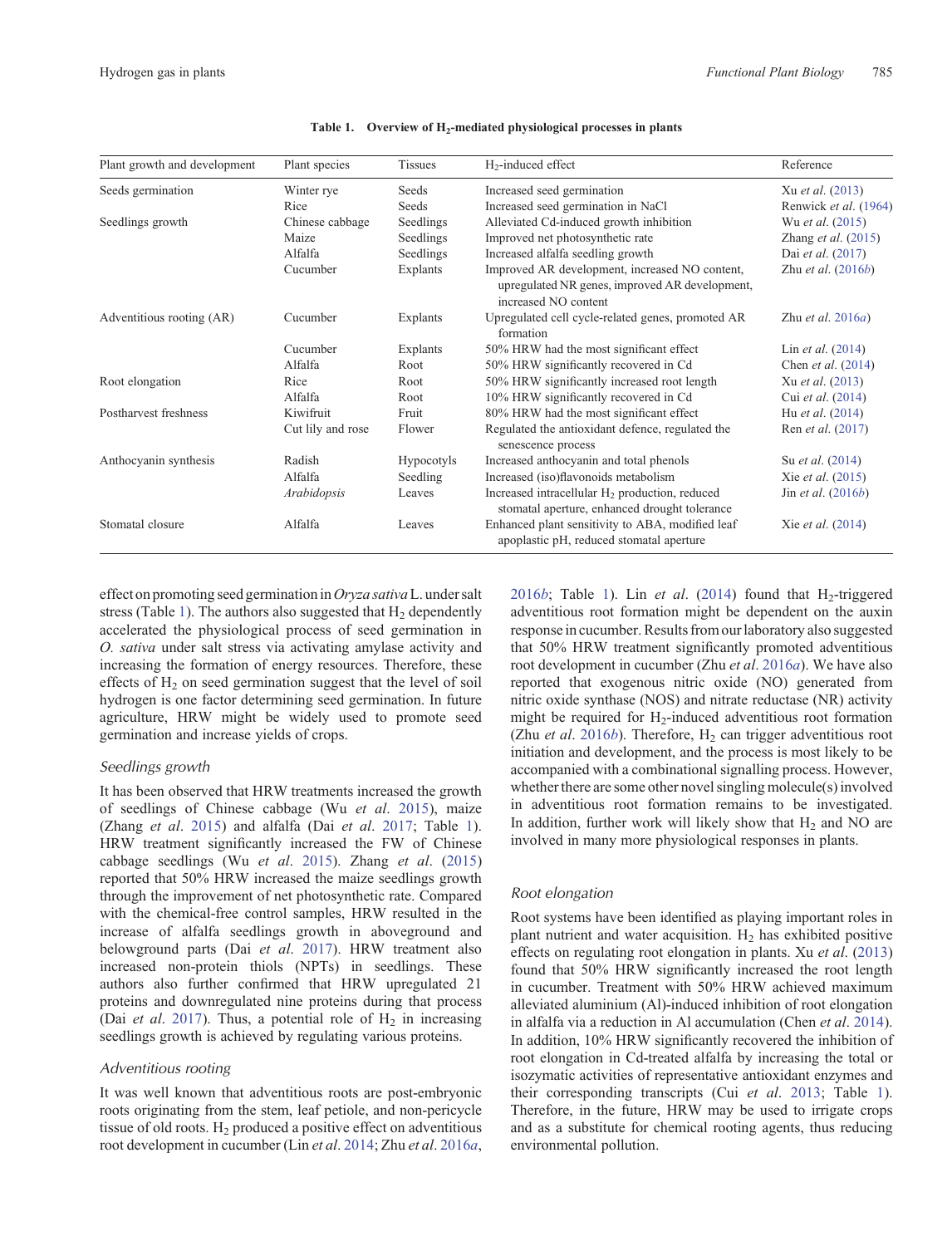# *Postharvest freshness*

Due to the harmlessness of  $H_2$ , it plays important roles in postharvest freshness of agricultural products. Hu *et al*. ([2014\)](#page-8-0) demonstrated that  $H_2$  delayed the ripening process in kiwifruit by alleviating pectin solubilisation and reducing the activities of reduce lipid peroxidation and maintain the free radical scavenging activity (Table [1](#page-2-0)). Ren *et al.* ([2017\)](#page-8-0) suggested that  $H_2$  might regulate the senescence process by keeping high levels of FW and leaf relative water content of cut lily and rose flowers. Therefore, reduction of oxidative damage was considered be one of the main mechanisms by which HRW treatment delayed senescence of plant. Therefore, application of  $H<sub>2</sub>$  to perishable cut flowers, vegetables and fruits may delay senescence and extend their postharvest life.

### *Anthocyanin synthesis*

Recently, it was reported that  $H_2$  enhanced UV-A-induced anthocyanin accumulation in the hypocotyls of sprouts by reestablishing ROS homeostasis and upregulating the anthocyanin biosynthesis-related genes (Su *et al*. [2014;](#page-8-0) Table [1](#page-2-0)). Further, there are six main anthocyanidins in plants, namely, cyanidin (Cy), delphinidin (Dp), pelargonidin (Pg), peonidin (Pn), petunidin (Pt), and malvidin (Mv). Su *et al*. ([2014\)](#page-8-0) further evidenced that Cy was predominant in radish sprouts. Anthocyanin is one of important (iso)flavonoids in plants. Xie *et al*. [\(2015](#page-8-0)) indicated that  $H<sub>2</sub>$  conferred tolerance to UVB-induced oxidative damage partially by the manipulation of (iso)flavonoids metabolism and antioxidant defence in alfalfa. Anthocyanins contribute to the quality of fruits and vegetables and are beneficial to human health. Anthocyanins are recognised as compounds with potential health benefits because of their valuable nutritional antioxidant activities. Beyond that, anthocyanin production is also the typical plant response to environmental stress. Therefore, in the future,  $H<sub>2</sub>$  may be widely used in plants. Apart from anthocyanin, the effects of  $H_2$  on other nutrients in plants are worth studying, such as vitamins, amino acid and inorganic salt.

### *Stomatal closure*

Stomatal movement is critical in controlling plant water status, and can be triggered by numerous environment or hormonal factors. Recently, Xie et al. ([2014](#page-8-0)) found H<sub>2</sub> could regulate stomatal movement via an ABA signalling cascade in which *rbohF*dependent ROS and nitric reductase-associated NO production, as well as subsequent guard cell outward-rectifying  $K^+$  channel (GORK) activation, was causally involved. Jin *et al*. ([2016](#page-8-0)*a*) found that H<sub>2</sub>-regulated stomatal closure under drought stress in alfalfa was dependent on ABA. These authors also reported that  $H_2$  rapidly increased hydrogen peroxide ( $H_2O_2$ ), and modified apoplastic pH of leaves in alfalfa via an ABA-based mechanism. To summarise, HRW-induced drought tolerance was, at least partially, conferred via an  $H_2O_2$ -dependent pathway, further confirming the speculation that  $H_2$  positively regulated the ABA-dependent drought response.

From the above, we suggest that  $H_2$  might confer antioxidant protection to plants by eliminating the cytotoxic free radicals and increasing activities of representative antioxidant enzymes. H2 may also function as a signalling molecule though interaction with plant hormones, ROS and other small molecules, thus affecting numerous physiological processes. Therefore,  $H_2$  has broad application prospects in plants.

#### **H2 enhances plant resistance to environmental stimuli**

Environmental stimuli are a major constraint to plant growth, survival and yield, which also result in oxidative stress and overproduction of ROS by disruption of cellular redox homeostasis. There are accumulating data showing the participation of  $H_2$  in different types of environmental stresses. In the following sections, the way in which  $H_2$  is associated with major environmental stresses is discussed in more detail.

## *Osmotic stress*

Xie *et al.* ([2012\)](#page-8-0) reported that  $H<sub>2</sub>$  could modulate related antioxidant defence enzymes in *Arabidopsis* under salinity stress. For example,  $H_2$  increased ZAT12 gene expression to reverse the salt-triggered inhibition of total ascorbate peroxidase (APX) activity. Additionally,  $H<sub>2</sub>$  could maintenance ion homeostasis in *Arabidopsis* under salt stress by regulating the antiporters and  $H^+$  pump responsible for  $Na^+$  exclusion and compartmentation (Table [2](#page-4-0)).  $H_2$  also enhanced corresponding transcripts of antioxidant enzymes, including SOD, CAT and APX, and alleviated oxidative damage in rice under salt stress, consequently alleviating the inhibition of seed germination and seedling growth caused by salinity stress (Xu *et al*. [2013](#page-8-0)). It is likely that  $H_2$  does not act alone, but rather, interacts with other signalling molecules such as ABA and  $H_2O_2$  to effect stomatal closure. Xie *et al.* ([2014\)](#page-8-0) indicated that  $H_2$  could enhance tolerance to drought stress in *Arabidopsis* by triggering ABA signalling. In addition, these authors also identified that H<sub>2</sub>-mediated ROS-dependent NO production operated downstream of ABA, promoting stomatal closure partially through the GORK. According to Jin *et al*. ([2016](#page-8-0)*a*), H2 was induced by drought stress and ABA treatment, which was catalysed by hydrogenase enzyme. Jin *et al*. ([2016](#page-8-0)*a*) also confirmed that  $H_2$  positively regulated the ABA-promoted  $H_2O_2$ production and stomatal closure, which may reduce water loss in response to drought stress. In further work, Jin *et al*. [\(2016](#page-8-0)*b*) showed that  $H_2$  could decrease lipid peroxidation and rapidly elevate  $H_2O_2$  $H_2O_2$  $H_2O_2$  levels in alfalfa under osmotic stresses (Table 2). Besides,  $H_2O_2$  could play a significant role in the HO-1dependent induction of osmotic stress tolerance triggered by H2. During the last 5 years, a certain number of studies have been conducted to investigate how H<sub>2</sub> may be involved in the response against osmotic stress. We note that the mechanisms associated with such responses in plants remain elusive.

## *Heavy metals stress*

Heavy metals such as Al, mercury (Hg) and Cd result in serious environmental pollution in many places across the world, and are a threat to human health and plant development. Cui *et al*. ([2013\)](#page-8-0) found that HRW treatment significantly inhibited the appearance of Cd toxicity symptoms in alfalfa seedlings, and decreased the contents of TBARS under Cd stress. They also suggested that H<sub>2</sub>attenuated Cd toxicity functioned through an increase in activities of representative antioxidant enzymes or their corresponding transcripts and enhancing the ratio of reduced/oxidised (homo) glutathione ((h)GSH) (Table [2\)](#page-4-0). Cui *et al*. [\(2014](#page-8-0)) proposed that H2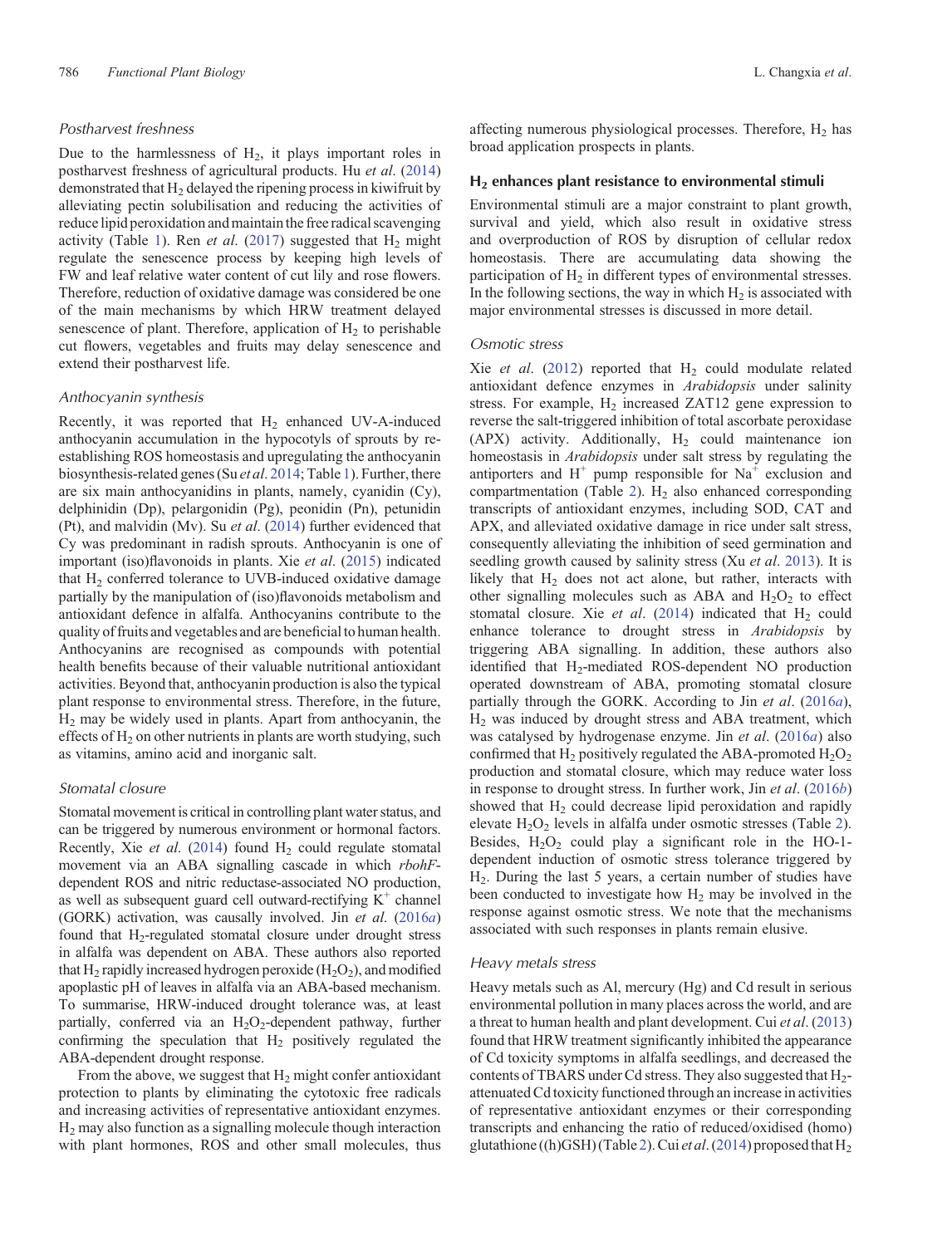<span id="page-4-0"></span>

| Plant species   | <b>Tissues</b> | Abiotic<br>stress | H <sub>2</sub> -mediated effect                                              | $H_2$ -mediated antioxidant<br>enzyme | Reference                 |
|-----------------|----------------|-------------------|------------------------------------------------------------------------------|---------------------------------------|---------------------------|
| Arabidopsis     | Seedling       | Salt              | Ion homeostasis                                                              | <b>APX</b>                            | Xie et al. (2012)         |
| Rice            | Seedling       | Salt              | Oxidative damage                                                             | CAT, SOD, APX                         | Xu et al. (2013)          |
| Arabidopsis     | Leaves         | Drought           | Stomatal closure                                                             |                                       | Xie et al. (2014)         |
| Alfalfa         | Seedling       | Drought           | Stomatal closure                                                             |                                       | Jin et al. $(2016a)$      |
| Alfalfa         | Seedling       | Osmotic           | lipid peroxidation                                                           |                                       | Jin et al. $(2016b)$      |
| Alfalfa         | Seedling       | Cadmium           | Cd toxicity symptoms TBARS                                                   | SOD, POD                              | Cui et al. (2013)         |
| Alfalfa         | Seedling       | Mercury           | Hg accumulation, oxidative damage, redox<br>homeostasis                      | APX, POD                              | Cui et al. (2014)         |
| Alfalfa         | Seedling       | Aluminium         | Al accumulation, NO production                                               |                                       | Chen <i>et al.</i> (2014) |
| Chinese cabbage | Seedling       | Cadmium           | Cd toxicity symptoms, oxidative damage                                       | SOD, POD                              | Wu <i>et al.</i> (2015)   |
| Alfalfa         | Seedling       | Cadmium           | Oxidative damage, sulfur compound<br>metabolic, nutrient element homeostasis |                                       | Dai et al. (2017)         |
| Maize           | Seedling       | High light        | Oxidative damage                                                             | SOD, CAT, APX                         | Zhang et al. $(2015)$     |
| Rice            | Seedling       | Cold              | Chlorophyll contents, lipid peroxidation,<br>redox homeostasis               | SOD, CAT, POD, APX                    | Xu et al. (2017)          |
| Cucumber        | Seedling       | Heat              | Photosynthetic capacity, HSP70 and osmolyte<br>accumulation                  | SOD, CAT, POD, APX                    | Chen et al. $(2017b)$     |
| Alfalfa         | Seedling       | PQ                | Lipid peroxidation, $H_2O_2$ and superoxide<br>anion radical                 | SOD, POD, CAT                         | Jin <i>et al.</i> (2013)  |
| Radish          | Seedling       | <b>UVA</b>        | $H_2O_2$ and $O_2$ <sup>-</sup> accumulation, anthocyanin                    | SOD, APX                              | Su <i>et al.</i> (2014)   |
| Alfalfa         | Seedling       | <b>UVB</b>        | Oxidative damage(iso)flavonoids biosynthetic                                 | SOD, POD, CAT                         | Xie et al. (2015)         |

Table 2. Overview of the responses of  $H_2$  in abiotic stress

inhibited Hg toxicity in alfalfa seedlings by alleviating growth stunting, reducing Hg accumulation, avoiding oxidative stress and re-establishing redox homeostasis, especially GSH/hGSH and AsA pools.  $H_2$  could alleviate Al-induced inhibition of root growth in alfalfa and Al accumulation in root apexes (Chen *et al*. [2014](#page-7-0)). Additionally, HRW treatment, similar to the NO scavenger, could decrease endogenous NO production during that process (Table 2). HRW treatment also significantly alleviated the Cd toxicity symptoms in Chinese cabbage (Wu *et al.* [2015](#page-8-0)). During that process,  $H_2$  could alleviate oxidative damage, as indicated by the decrease of TBARS and ROS production. Application of H<sub>2</sub> could alleviate Cd-induced growth inhibition of alfalfa seedlings (Dai *et al*. [2017\)](#page-8-0). This was accompanied by decreasing oxidative damage, enhancing sulfur compound metabolic process, and maintaining nutrient element homeostasis. Thus, the authors revealed the main target genes and metabolic processes associated with Cd resistance conferred by  $H_2$ .

As mentioned above,  $H_2$  alleviates heavy metals toxicity mainly by decreasing oxidative damage and increasing the activities of representative antioxidant enzymes. Despite the identified importance of HRW, the mechanisms of action of  $H<sub>2</sub>$  under heavy metals stress are not yet clear. Given that heavy metals stresses impose considerable constraints on crop production, there is a real need for continued research in this area in order to reveal the underlying molecular mechanisms of H2 under heavy metal stresses.

# *High light stress*

Application of HRW significantly improved maize seedling growth under high light stress, suggesting that  $H_2$  had an ameliorating effect against high light-induced stress (Zhang *et al*. [2015](#page-9-0)). Increased activities of antioxidative enzymes were

also reported in HRW treatment under high light stress. The authors confirmed that  $H_2$  could alleviate oxidative damage under high light stress by decreasing the level of  $O_2^-$  and  $H_2O_2$  as well as the content of TBARS (Table 2). Whether these enhanced enzyme activities followed from increased gene expression or from post-translational modification of the respective proteins has not yet been investigated.

# *Temperature stress*

Xu *et al.* ([2017\)](#page-8-0) showed that H<sub>2</sub> alleviated the decrease of chlorophyll content, photosynthetic activity, lipid peroxidation and the overproduction of ROS (Table 2). Additionally,  $H_2$  might contribute to the enhancement of cold tolerance by the reestablishment of redox homeostasis via miR398 and miR319. Recently, a large number of genes coding for small RNAs or miRNAs response to cold stress have been identified (Zhou *et al*. [2008](#page-9-0)). The low temperatures resulted in the formation of secondary structures in RNA, thus affecting gene expression. Therefore,  $H_2$  might alleviate cold stress through regulating the expression of RNA. H<sub>2</sub> alleviated the detrimental effects of hightemperature stress on the growth of cucumber seedlings, as indicated by improving the photosynthetic capacity, increasing the antioxidant response, and promoting the accumulation of heat shock protein 70 (HSP70) and osmolytes (Chen *et al*. [2017](#page-7-0)*b*). Along with these studies, we suggest that  $H_2$  may enhance temperature tolerance in plants via improvement in the photosynthetic capacity, increasing the antioxidant response, and promoting the accumulation of HSP70 and osmolytes that are required for redox homeostasis.

#### *Paraquat-induce oxidative stress*

Under paraquat-induced oxidative stress conditions,  $H_2$  can alleviate the inhibition of root growth by reducing lipid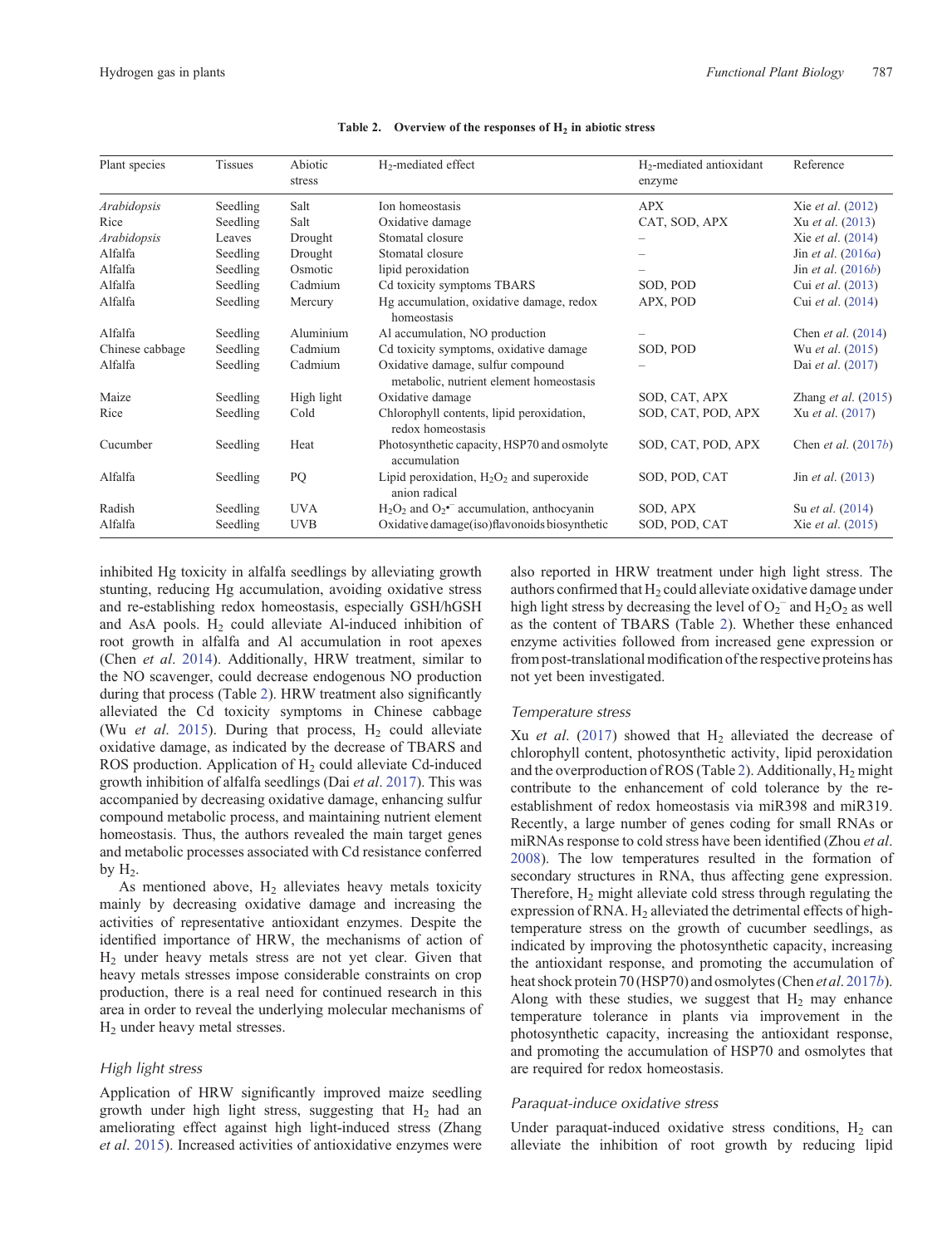<span id="page-5-0"></span>peroxidation and decreasing  $H_2O_2$  and superoxide anion radical levels in alfalfa seedlings (Jin *et al*. [2013](#page-8-0); Table [2\)](#page-4-0). This result revealed that  $H_2$  or the heme oxygenase-1 (HO-1) inducer hemin treatment enhanced the tolerance to oxidative stress induced by paraquat in alfalfa seedlings. In addition,  $H<sub>2</sub>$  pre-treatment could dramatically increase HO-1 activity. Therefore, the author of this work suggested that  $H_2$  might function as an important gaseous molecule that alleviates oxidative stress via HO-1 signalling (Table [2](#page-4-0)).

# *Ultraviolet radiation*

Some recent studies have demonstrated that ultraviolet radiation (UV) increased the amount of ROS, oxygen-derived free radicals and lipid peroxidation, thus leading to cellular damage and subsequent growth inhibition (Su *et al*. [2014](#page-8-0); Xie *et al*. [2015](#page-8-0); Table [2\)](#page-4-0). Further, the involvement of  $H_2$  in UV radiationresistance has also been reported. For example, in radish sprouts, HRW treatment significantly blocked the UV-Ainduced increase of  $H_2O_2$  and  $O_2$  accumulation, and enhanced the UV-A-induced increase of enzyme activities (Su *et al*. [2014](#page-8-0)). Additionally, the HRW treatment with UV-A induced a rise in the content of anthocyanin. In another study, the application of  $H_2$  in alfalfa seedlings subjected to UV-B radiation reduced the UV-B effects characterised by upregulating the transcription levels of (iso)flavonoids biosynthetic-related genes and strengthened the related transcripts of representative antioxidant enzymes (Xie *et al*. [2015](#page-8-0)). Combined with the above results, we suggest that  $H<sub>2</sub>$  will have practical applications for enhancing the nutritional quality of plants.

Taken together, abiotic stresses that adversely affect plant growth and development have become a global problem. Almost all abiotic stresses inhibit plant growth and development and enzyme activities, resulting in oxidative stress in terms of an increased level of ROS in plant cells. The application of exogenous H2 modulates the response against abiotic stresses by reducing lipid peroxidation, strengthening related transcripts of antioxidant enzymes and regulating related genes. It is likely that  $H_2$  may act as an effective signal molecule in stress response. In future studies it will also be important to seek further information about the underlying molecular mechanisms of H2, and to identify and characterise its direct targets and their functions under abiotic stresses.

# **Cross-talk between H2 and other signalling molecules**

Previous studies have shown that  $H_2$  can crosstalk with other molecules to regulate various physiological processes, showing that  $H_2$  signal transduction doesn't usually operate as a linear pathway. Here, we provide a brief overview of the interaction between  $H_2$  and NO, CO or other signalling molecules.

# *Cross-talk between H2 and NO*

Research on the mechanisms for  $H_2$  signalling in plant are fragmented, although rapid progress in being made this field. H2 signal transduction path ways are closely linked to NO. As reported,  $H_2$  was able to mimic, to some extent, the effect of NO in dose-dependent induction of stomatal closure (Xie *et al*. [2014\)](#page-8-0) and adventitious root development (Zhu *et al*. [2016](#page-9-0)*a*, [2016](#page-9-0)*b*; Fig. [2](#page-8-0)). Xie *et al*. [\(2014](#page-8-0)) discovered that exposure of *Arabidopsis*



Fig. 2. Schematic model of the interaction among H<sub>2</sub>, NO, CO and other signalling molecules in different plant physiological and abiotic stress processes. H<sub>2</sub> production in plants is induced by  $H_2O_2$ , specific abiotic stresses (salt stress, drought stress, paraquat stress and Cd stress) and hormones (ABA, ET and JA).  $H_2$ , NO, CO, reactive oxygen species (ROS) and other signalling molecules may receive various stimuli through signalling sensors. They might interact via cross-regulation and transduce signalling to regulate plant adventitious roots (AR) development, stomatal closure and abiotic stress responses. Dashed arrows indicate that there is no direct evidence showing the interaction between the signals. Dashed arrows indicate that there is no direct evidence showing the interaction between the molecules.

to HRW resulted in an increase in NO content. They also demonstrated that NO production contributed to  $H_2$ -promoted stomatal closure in *Arabidopsis*. Thus, H<sub>2</sub>-induced NO synthesis was required for stomatal closure in *Arabidopsis*. Recently, Zhu *et al.* ([2016](#page-9-0)*a*) indicated that H<sub>2</sub> mediated cell cycle activation via the NO pathway during adventitious root formation in cucumber. Then, they reported that HRW also increased NOS and NR activity and NO content in both a dose- and time-dependent fashion (Zhu *et al.* [2016](#page-9-0)*b*). In addition, an increase in H<sub>2</sub>-mediated NO production catalysed by NOS-like protein and NR might be required and be part of the molecular events involved in  $H_2$  action (Zhu *et al*. [2016](#page-9-0)*b*). These results suggested that NO might be one of the main pathways involved in  $H_2$ -induced adventitious root development. Furthermore, Chen *et al*. ([2014\)](#page-7-0) demonstrated that functional interaction of  $H<sub>2</sub>$  and NO could alleviate Al toxicity symptoms and enhanced Al stress in alfalfa. So, there are some clear interactions between  $H<sub>2</sub>$  and NO, but the exact nature of this interaction appears to depend on the system studied (different physiological processes). Further,  $H_2$  and NO systems include complex process in plants, so further studies are needed to determine the crosstalk between  $H_2$  and NO in different physiological processes.

# *Cross-talk between H2 and CO*

It is well known that  $H_2$  and CO act as gas signalling modulators, and are involved in plant development and stress response. Studies have shown the involvement of HO-1/CO in  $H_2$ induced osmotic stress tolerance in alfalfa (Jin *et al*. [2016](#page-8-0)*b*). In addition,  $H_2$  mediates target genes related to auxin signalling and adventitious root development through CO pathways during adventitious rooting (Lin *et al*. [2014](#page-8-0)). Chen *et al*. [\(2017](#page-7-0)*a*)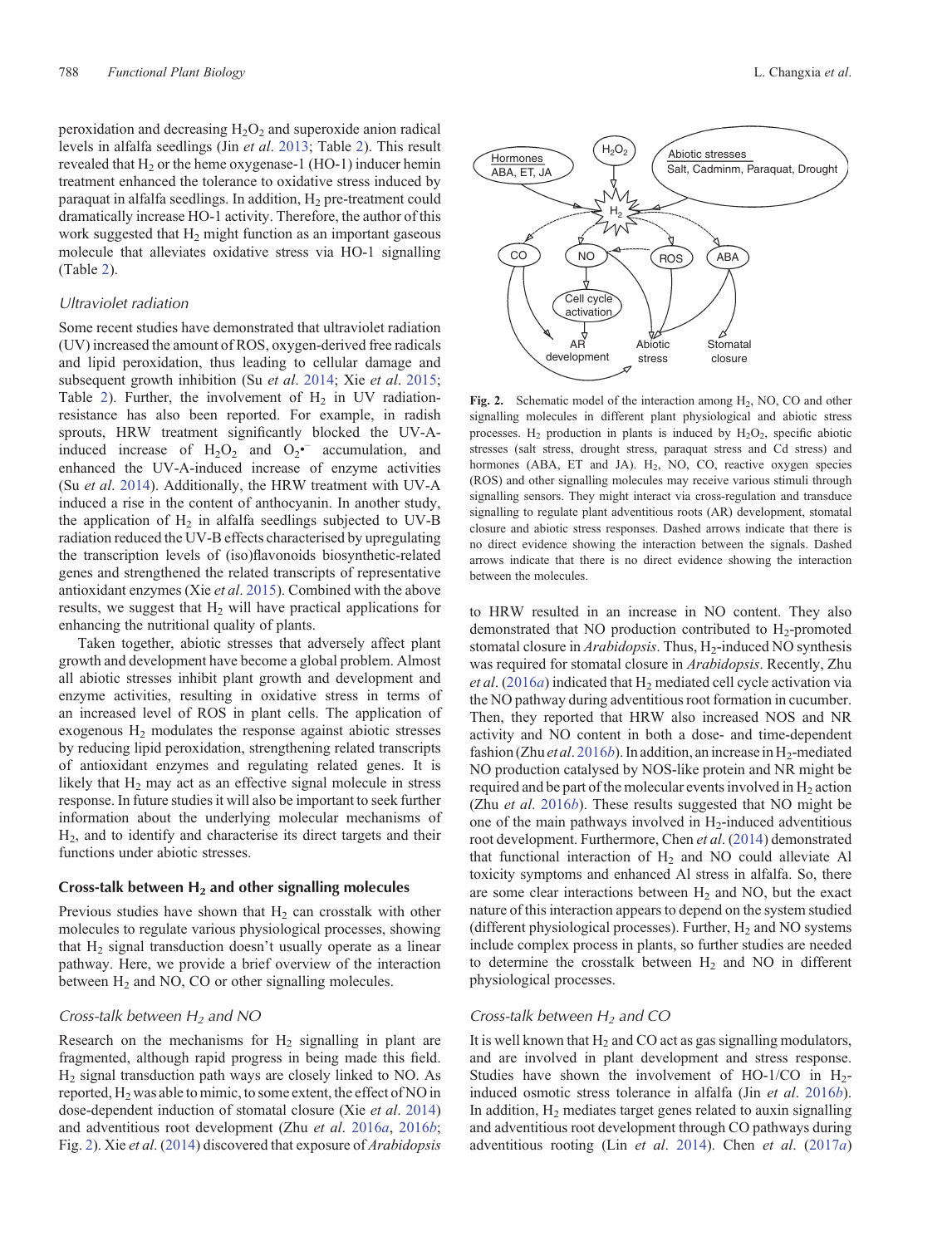<span id="page-6-0"></span>reported that CO could be involved in H<sub>2</sub>-induced adventitious rooting under drought stress, and alleviate oxidative damage during that process (Fig. [2](#page-5-0)). As mentioned above, both  $H_2$  and CO might be involved in stress responses and adventitious root development in plants. However, it is unclear whether these two molecules work in concert in other developmental processes. It also unknown whether the  $H<sub>2</sub>$ -activated target genes related to auxin signalling lie upstream of and/or regulate CO production.

### *Cross-talk between H2 and other signalling molecules*

Stress can trigger the production of H<sub>2</sub> in plants. Zeng *et al.* [\(2013](#page-9-0)) indicated that  $H_2$  production was induced by ABA, ET and JA. In contrast,  $H_2$  might modulate the output of hormone signalling pathways in response to a stress challenge. Both  $H_2O_2$ and  $H_2$  can activate the apoplastic pH and change stomatal aperture in alfalfa seedlings, suggesting a novel regulating mechanism of H<sub>2</sub> in plant drought response (Jin *et al.* [2016](#page-8-0)*a*). Interactions between ABA and  $H_2$  during stomatal closure in *Arabidopsis* were highlighted by Xie *et al*. ([2014\)](#page-8-0). ABA induced H2 biosynthesis in *Arabidopsis* seedlings under osmotic stress. Also, NO and ROS were found to participate in the change of stomatal aperture in *Arabidopsis* seedlings by stimulating H<sub>2</sub> biosynthesis (Xie *et al*. [2014;](#page-8-0) Fig. [2\)](#page-5-0). For a signalling molecule to be effective it needs to be produced quickly and efficiently on demand, and to be removed rapidly and effectively when no longer required. However, it is still unclear whether  $H_2$  interacts with other signals molecules or is removed rapidly when no longer required.

Clearly,  $H_2$  can, and does interact with many other signals, but a complete  $H_2$  signalling map' will take some time to complete.

# **Modulation of gene expression by H<sub>2</sub>**

As mentioned above, a large number of physiological and developmental responses to  $H_2$  have been verified in plants. Thus, some genes must inevitably be changed following exposure to  $H_2$ . Liu *et al.* [\(2016\)](#page-8-0) reported that  $H_2$  upregulated the expression of hydrogenase genes (*OsHypB* and *OsFhdB*), synthesis genes (*OsAOS2*, *OsLOX*, *OsEDS1*, *OsPAD4* and *OsACS1*) and receptor genes of salicylic acid (SA) (*OsNPR4*), JA (*OsCOI1*), and ET (*OsERS1*, *OsERS2* and *OsETR2*) signalling pathways in wild rice (Table 3). Additionally, the effect of  $H_2$  on the expression level of these genes was more obvious in the seedling stage than in the reproductive stage.

### *Abiotic stress response*

By using *Arabidopsis thaliana capx1 and sos1* mutants, Xie *et al*. ([2012\)](#page-8-0), demonstrated that *cAPX1* and *SOS1* might be the downstream target genes of  $H<sub>2</sub>$  signalling under salt stress. Zeng *et al*. [\(2013](#page-9-0)) also quantified the expression of genes for phytohormone receptors in rice seedlings by reversetranscription quantitative PCR (RT-qPCR) and suggested that  $H<sub>2</sub>$  could regulate the expression of these genes. They found that transcription of the three putative rice hydrogenase genes (*OsHydA1*, *OsFhdB* and *OsHypB*) was dramatically upregulated by a 2 week exposure to HRW. They also analysed the transcription level of genes encoding antioxidant enzymes (*OsFeSOD*, *OsMnSOD*, *OsCu*/*ZnSOD*, *OsCAT*-*A*, *OsCAT*-*B*,  $OsAPX$  and  $OsGPX$  and found that  $H<sub>2</sub>$  could trigger the expression of these genes under drought and salt stresses. HRW pre-treatment could alleviate Cd stress in alfalfa seedlings, which might be related to the regulation of *ECS*, *GS*, *hGS* and *GR1*/*2* transcripts (Cui *et al*. [2014](#page-8-0); Table 3). Wu *et al.* ([2015\)](#page-8-0) showed that H<sub>2</sub> induced the expression of *IRT1*, *Nramp1*, *HMA3*, *HMA2* and *HMA4* genes responsible for heavy metal homeostasis in Chinese cabbage.  $H_2$  induced the expression of antioxidant enzymes and miRNAs in rice seedlings (Xu *et al*. [2017](#page-8-0)). Moreover, miR398 transcripts were downregulated by H2, and the expression levels of its targets *Cu*/*Zn*-*SOD1* (*CSD1*) and *Cu*/*Zn*-*SOD2* (*CSD2*) were increased. By contrast, miR319 transcripts were differentially increased, showing a relatively

| <b>Tissues</b><br>Plant species |                   | $H_2$ -mediated genes                                                                                                                                                                                                         | Physiological and developmental<br>processes | Reference                   |  |
|---------------------------------|-------------------|-------------------------------------------------------------------------------------------------------------------------------------------------------------------------------------------------------------------------------|----------------------------------------------|-----------------------------|--|
| Arabidopsis                     | Seedlings         | SOS1 cAPX1                                                                                                                                                                                                                    | Salt stress                                  | Xie <i>et al.</i> (2012)    |  |
| Rice                            | Shoot/Root        | OsERS1, OsERS2, OsETR2, OsETR3, OsETR4,<br>OsAFB2-1, OsAFB2-2, OsTIR1, OsPYL, OsGID1,<br>OsHk6, OsNPR4, OsACS1, OsSLR1, OsPR1,<br>OsHydA1, OsFhdB, OsHypB, OsFeSOD,<br>OsMnSOD, OsCu/ZnSOD, OsCAT-A, OsCAT-B,<br>OsAPX, OsGPX | Drought stress and Salt stress               | Zeng <i>et al.</i> (2013)   |  |
| Alfalfa                         | Seedlings         | ECS, GS, $hGS$ , GR1/2                                                                                                                                                                                                        | Cd stress                                    | Cui et al. (2014)           |  |
| Chinese cabbage                 | Roots             | IRT1, Nramp1, HMA3, HMA2, HMA4,                                                                                                                                                                                               | Cd stress                                    | Wu et al. (2015)            |  |
| Rice                            | Seedlings         | CSD1, CSD2, PCF5, PCF8                                                                                                                                                                                                        | Cold stress                                  | Xu et al. (2017)            |  |
| Cucumber                        | Seedlings         | HSP70                                                                                                                                                                                                                         | High-temperature stress                      | Chen et al. $(2017b)$       |  |
| Wild rice                       | Seedlings         | OsHypB, OsFhdB, OsAOS2, OsLOX, OsEDS1,<br>OsPAD4, OsACS1, OsNPR4, OsCOI1, OsERS1,<br>OsERS2, OsETR2                                                                                                                           |                                              | Liu <i>et al.</i> (2016)    |  |
| Cucumber                        | Hypocotyls        | CsDNAJ-1, CsCDPK1/5, CsCDC6, CsAUX22B,<br>CsAUX22D                                                                                                                                                                            | Adventitious rooting                         | Lin <i>et al.</i> $(2014)$  |  |
| Cucumber                        | <b>Hypocotyls</b> | CycA, CycB, CDKA, CDKB                                                                                                                                                                                                        | Adventitious rooting                         | Zhu <i>et al.</i> $(2016a)$ |  |
| Radish                          | <b>Hypocotyls</b> | PAL, CHS, CHI, F3H, DFR, ANS                                                                                                                                                                                                  | Anthocyanin biosynthesis                     | Su <i>et al.</i> (2014)     |  |
| Alfalfa                         | Seedlings         | CHS, FLS, 6IOMT, Mn-SOD, POD1B, POD 2 CAT                                                                                                                                                                                     | Anthocyanin biosynthesis                     | Xie et al. (2015)           |  |

Table 3. Overview of the regulate genes of H<sub>2</sub>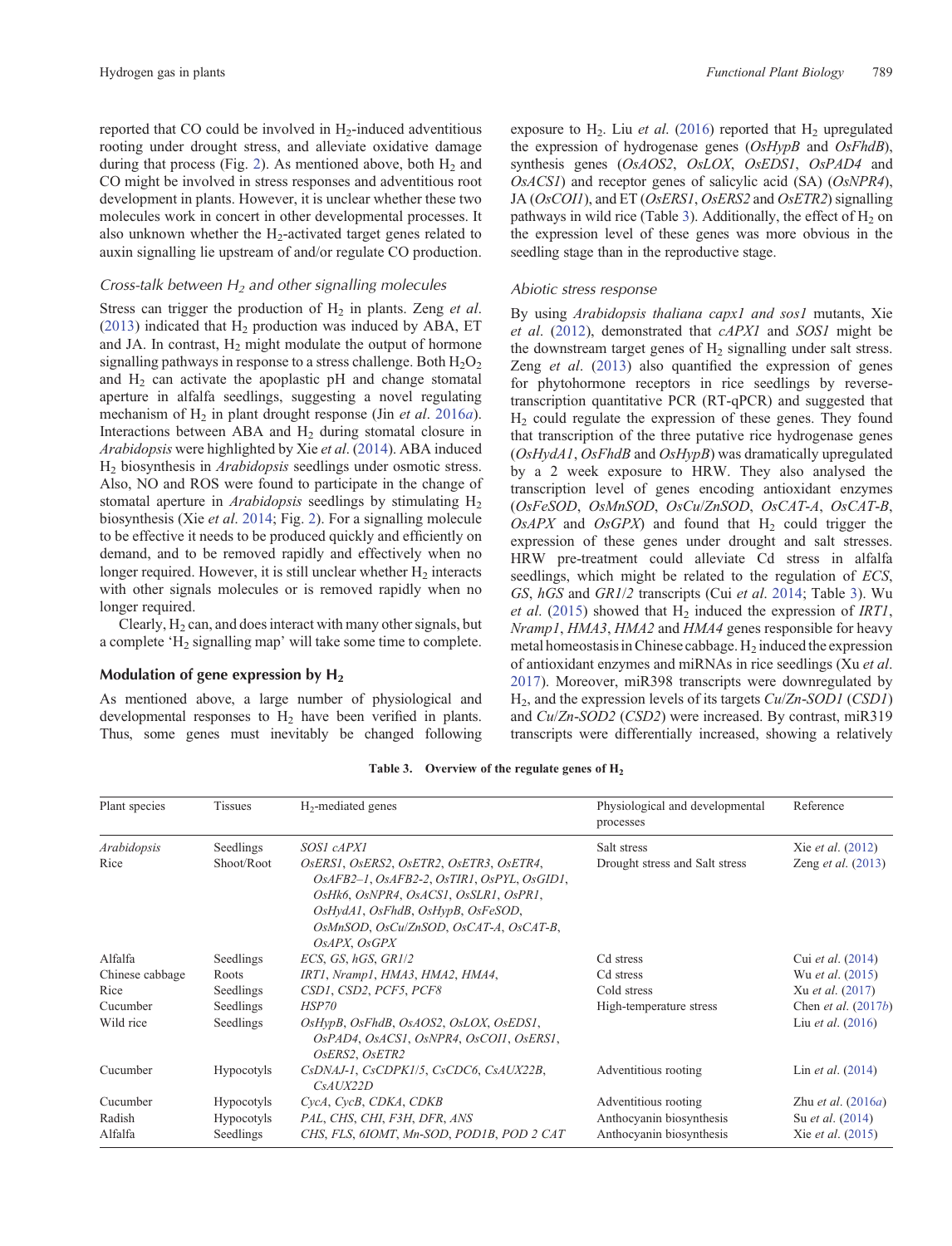<span id="page-7-0"></span>negative correlation with its target genes *PROLIFERATING CELL FACTOR5* (*PCF5*) and *PROLIFERATING CELL FACTOR8* (*PCF8*) (Xu *et al*. [2017;](#page-8-0) Table [3](#page-6-0)). Recently, Chen *et al.* (2017*b*) found that  $H_2$  alleviated the detrimental effects of high-temperature stress on the growth of cucumber seedlings by upregulating *HSP70* expression. Therefore, it is likely that H2 participates in biotic stress resistance through regulating gene expression that involved in  $H<sub>2</sub>$  production and antioxidant enzymes. However, the exact mechanisms by which this process occurs are not yet known.

### *Adventitious roots formation*

Direct exposure to H<sub>2</sub> via treatment with HRW induced *CsDNAJ-1*, *CsCDPK1*/*5*, *CsCDC6*, *CsAUX22B*-like and *CsAUX22D*-like gene expression, suggesting that  $H<sub>2</sub>$  mediated adventitious roots formation by inducing these genes expression ((Lin *et al*. [2014](#page-8-0); Table [3\)](#page-6-0). The authors concluded that *CsDNAJ*-*1*, *CsCDPK1*/*5*, *CsCDC6*, *CsAUX22B*-like and *CsAUX22D*-like were target genes to HRW-induced adventitious roots formation (Lin *et al*. [2014\)](#page-8-0). In our laboratory, Zhu *et al*. ([2016](#page-9-0)*a*) indicated that the target genes related to adventitious rooting were also upregulated by HRW in cucumber explants. In addition, we also found that HRW upregulated cell cycle-related genes, *CycA*, *CycB*, *CDKA* and *CDKB* expression during adventitious rooting (Table [3](#page-6-0)). Therefore,  $H<sub>2</sub>$  mediated the representative target genes related to auxin signalling and cell cycle during adventitious root formation. Further verification through employment of different growth and development stages is needed to more fully understand the effects of  $H_2$  on plants.

### *Anthocyanin biosynthesis*

Recently, Su  $et$  al. [\(2014](#page-8-0)) found that  $H<sub>2</sub>$  could regulate anthocyanin biosynthesis-related genes. Direct exposure to UV-A induced *PAL*, *CHS*, *CHI*, *F3H*, *DFR* and *ANS* gene expression in radish, suggesting that UV-A induced anthocyanin biosynthesis-related genes expression (Table [3](#page-6-0)). Exposure to UV-A plus HRW also induced the genes expression. These results imply that  $H_2$  strengthened UV-A induction of *PAL*, *CHS*, *CHI*, *F3H*, *DFR* and *ANS* gene expression (Su *et al*. [2014](#page-8-0)). Additionally, UV-B exposure caused increases in the transcription levels of all detected (iso) flavonoids biosynthetic-related genes, including *PAL*,*CHS*,*CHI*, *FLS*, *IFS* and *6IOMT* (Table [3\)](#page-6-0). Furthermore, theses increasing tendencies were substantially strengthened by HRW. They further established that  $H_2$  regulated anthocyanin biosynthesisrelated target genes under UV-B radiation (Xie *et al*. [2015\)](#page-8-0). These results provide a more solid foundation for improving the nutritional value of crops by  $H<sub>2</sub>$ .

As described above,  $H_2$  may mediate the transcription of some specific genes, including hydrogenase-related genes, antioxidant enzymes-related genes, miRNAs-related genes, cell cycle-related genes and anthocyanin biosynthesis-related genes. Although these specific genes may function in  $H_2$  metabolism, their exact receptors and downstream molecules remain unclear.

### **Conclusions and perspectives**

Recently, there have been increasing studies regarding the synthesis and physiological roles of  $H_2$  in plants. Although the accurate H<sub>2</sub> biosynthetic pathway has not been fully determined, it has been established that there are two pathways to produce  $H_2$  in plant cells, namely, hydrogenase and nitrogenase.  $H_2$  might confer antioxidant protection to plants in various developmental processes. Further,  $H_2$  functions as a signalling molecule and interacts with other signalling molecules (NO, CO and plant hormones) to affect growth and development processes through regulation of many genes in plants.

Future studies regarding  $H<sub>2</sub>$  biosynthesis should focus on the molecular details of each pathway in higher plants. The intricate mechanisms associated with its responses to abiotic stimulli are still a subject of great interest. Further research is required to investigate the role of  $H<sub>2</sub>$  in modulating plant growth and development. Deeper insights into the interplay of various phytohormones with  $H<sub>2</sub>$  at a signalling level will help provide a road-map for addressing the problem more holistically. Another question that remains is 'what is the receptor(s) of  $H_2$  in plants?' Also, the insights into various components associated with the perception of  $H_2$  signals and their transduction need further investigation. More research work will improve knowledge concerning possible application of hydrogen water to crop plants with the aim of enhancing agriculture in areas of yield and quality. Solving these problems will mean that application of hydrogen agriculture will move one step closer to reality, and in the future  $H_2$  may be widely applied to improve the stress resistance of crops and to achieve the purpose of disaster prevention and environment protection.

### **Conflicts of interest**

The authors declare no conflicts of interest.

#### **Acknowledgements**

This research was supported by the National Natural Science Foundation of China (no. 31560563 and 31160398), the Key Project of Chinese Ministry of Education (no. 211182), the Research Fund for the Doctoral Program of Higher Education (no. 20116202120005), the Natural Science Foundation of Gansu Province, China (no. 1606RJZA073, 1606RJZA077, 1308RJZA179, and 1308RJZA262) and Feitian and Fuxi Excellent Talents in Gansu Agricultural University in Lanzhou, PR China.

### **References**

- Boichenko EA (1947) Hydrogenase from isolated chloroplasts. *Biochemistry (Moscow)* **12**, 153–162.
- Cardinal JS, Zhan JH, Wang YN, Sugimoto R, Tsung A, McCurry KR, Billiar TR, Nakao A (2010) Oral hydrogen water prevents chronic allograft nephropathy in rats. *Kidney International* **77**, 101–109. doi:[10.1038/](dx.doi.org/10.1038/ki.2009.421) [ki.2009.421](dx.doi.org/10.1038/ki.2009.421)
- Chen M, Cui WT, Zhu KK, Xie YJ, Zhang CH, Shen WB (2014) Hydrogenrich water alleviates aluminum-induced inhibition of root elongation in alfalfa via decreasing nitric oxide production. *Journal of Hazardous Materials* **267**, 40–47. doi[:10.1016/j.jhazmat.2013.12.029](dx.doi.org/10.1016/j.jhazmat.2013.12.029)
- Chen Y, Wang M, Hu LL, Liao WB, Dawuda MM, Li CL (2017*a*) Carbon monoxide is Involved in hydrogen gas-induced adventitious root development in cucumber under simulated drought stress. *Frontiers in Plant Science* **8**, 128.
- Chen QH, Zhao XQ, Lei DK, Hu SB, Shen ZG, Shen WB, Xu XM (2017*b*) Hydrogen-rich water pretreatment alters photosynthetic gas exchange, chlorophyll fluorescence, and antioxidant activities in heat-stressed cucumber leaves. *Plant Growth Regulation* **83**, 69–82. doi:[10.1007/](dx.doi.org/10.1007/s10725-017-0284-1) [s10725-017-0284-1](dx.doi.org/10.1007/s10725-017-0284-1)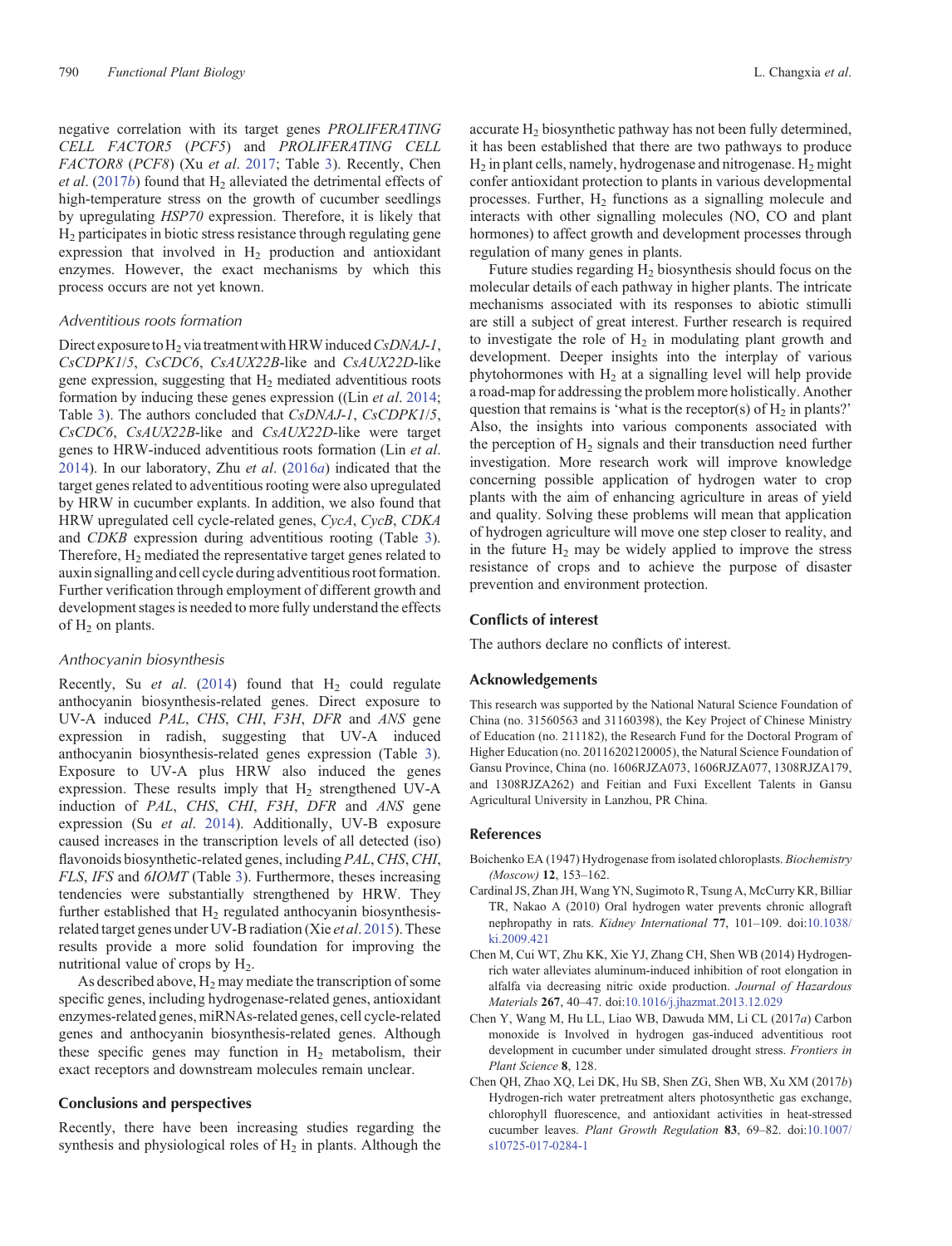- <span id="page-8-0"></span>Cui WT, Gao CY, Fang P, Lin GQ, Shen WB (2013) Alleviation of cadmium toxicity in *Medicago sativa* by hydrogen-rich water. *Journal of Hazardous Materials* **260**, 715–724. doi:[10.1016/j.jhazmat.2013.06.032](dx.doi.org/10.1016/j.jhazmat.2013.06.032)
- Cui WT, Fang P, Zhu KK, Mao Y, Gao CY, Xie YJ, Wang J, Shen WB (2014) Hydrogen-rich water confers plant tolerance to mercury toxicity in alfalfa seedlings. *Ecotoxicology and Environmental Safety* **105**, 103–111. doi:[10.1016/j.ecoenv.2014.04.009](dx.doi.org/10.1016/j.ecoenv.2014.04.009)
- Dai C, Cui WT, Pan JC, Xie YJ, Wang J, Shen WB (2017) Proteomic analysis provides insights into the molecular bases of hydrogen gas-induced cadmium resistance in *Medicago sativa. Journal of Proteomics* **152**, 109–120. doi:[10.1016/j.jprot.2016.10.013](dx.doi.org/10.1016/j.jprot.2016.10.013)
- Das D, Khanna N, Veziroglu TN (2008) Recent developments in biological hydrogen production processes. *Chemical Industry & Chemical Engineering Quarterly* **14**, 57–67. doi[:10.2298/CICEQ0802057D](dx.doi.org/10.2298/CICEQ0802057D)
- Dong ZM, Wu L, Kettlewell B, Caldwell CD, Layzell DB (2003) Hydrogen fertilization of soils – is this a benefit of legumes in rotation? *Plant, Cell & Environment* **26**, 1875–1879. doi:[10.1046/j.1365-3040.2003.01103.x](dx.doi.org/10.1046/j.1365-3040.2003.01103.x)
- Gaffron H, Rubin J (1942) Fermentative and photochemical production of hydrogen in algae. *The Journal of General Physiology* **26**, 219–240. doi:[10.1085/jgp.26.2.219](dx.doi.org/10.1085/jgp.26.2.219)
- Hayashida K, Sano M, Ohsawa I, Shinmura K, Tamaki K, Kimura K, Endo J, Katayama T, Kawamura A, Kohsaka S, Makino S, Ohta S, Ogawa S (2008) Inhalation of hydrogen gas reduces infarct size in the rat model of myocardial ischemia-reperfusion injury. *Biochemical and Biophysical Research Communications* **373**, 30–35. doi:[10.1016/j.bbrc.2008.05.165](dx.doi.org/10.1016/j.bbrc.2008.05.165)
- Hu H, Li P, Wang Y, Gu R (2014) Hydrogen-rich water delays postharvest ripening and senescence of kiwifruit. *Food Chemistry* **156**, 100–109. doi:[10.1016/j.foodchem.2014.01.067](dx.doi.org/10.1016/j.foodchem.2014.01.067)
- Irvine P, Smith M, Dong ZM (2004) Hydrogen fertilizer: bacteria or fungi? *Acta Horticulturae* 631239–242. doi:[10.17660/ActaHortic.2004.631.30](dx.doi.org/10.17660/ActaHortic.2004.631.30)
- Jin QJ, Zhu KK, Cui WT, Xie YJ, Han B, Shen WB (2013) Hydrogen gas acts as a novel bioactive molecule in enhancing plant tolerance to paraquat-induced oxidative stress via the modulation of heme oxygenase-1 signalling system. *Plant, Cell & Environment* **36**, 956–969. doi[:10.1111/pce.12029](dx.doi.org/10.1111/pce.12029)
- Jin QJ, Zhu KK, Cui WT, Li LN, Shen WB (2016*a*) Hydrogen-modulated stomatal sensitivity to abscisic acid and drought tolerance via the regulation of apoplastic pH in *Medicago sativa. Journal of Plant Growth Regulation* **35**, 565–573. doi[:10.1007/s00344-015-9561-2](dx.doi.org/10.1007/s00344-015-9561-2)
- Jin QJ, Cui WT, Dai C, Zhu KK, Zhang J, Wang R, Shen WB (2016*b*) Involvement of hydrogen peroxide and heme oxygenase-1 in hydrogen gas-induced osomotic stress tolerance in alfalfa. *Plant Growth Regulation* **80**, 215–223. doi:[10.1007/s10725-016-0159-x](dx.doi.org/10.1007/s10725-016-0159-x)
- Kajiyama S, Hasegawa G, Asano M, Hosoda H, Fukui M, Nakamura N, Kitawaki J, Imai S, Nakano K, OhtaM, Adachi T, Obayashi H, Yoshikawa T (2008) Supplementation of hydrogen-rich water improves lipid and glucose metabolism in patients with type 2 diabetes or impaired glucose tolerance. *Nutrition Research* **28**, 137–143. doi[:10.1016/j.nutres.2008.](dx.doi.org/10.1016/j.nutres.2008.01.008) [01.008](dx.doi.org/10.1016/j.nutres.2008.01.008)
- Kamimura N, Nishimaki K, Ohsawa I, Ohta S (2011) Molecular hydrogen improves obesity and diabetes by inducing hepatic FGF21 and stimulating energy metabolism in db/db mice. *Obesity* **19**, 1396–1403. doi[:10.1038/](dx.doi.org/10.1038/oby.2011.6) [oby.2011.6](dx.doi.org/10.1038/oby.2011.6)
- Kim DH, Kim MS (2011) Hydrogenases for biological hydrogen production. *Bioresource Technology* **102**, 8423–8431. doi:[10.1016/j.biortech.2011.](dx.doi.org/10.1016/j.biortech.2011.02.113) [02.113](dx.doi.org/10.1016/j.biortech.2011.02.113)
- Kong DD, Ju CL, Parihar A, Kim S, Cho D, Kwak JM (2015) *Arabidopsis* glutamate receptor homolog 3.5 modulates cytosolic  $Ca^{2+}$  level to counteract effect of abscisic acid in seed germination. *Plant Physiology* **167**, 1630–1642. doi:[10.1104/pp.114.251298](dx.doi.org/10.1104/pp.114.251298)
- Lin YT, Zhang W, Qi F, Cui WT, Xie YJ, Shen WB (2014) Hydrogen-rich water regulates cucumber adventitious root development in a heme oxygenase-1/carbon monoxide-dependent manner. *Journal of Plant Physiology* **171**(2), 1–8. doi[:10.1016/j.jplph.2013.08.009](dx.doi.org/10.1016/j.jplph.2013.08.009)
- Liu F, Li J, Liu Y (2016) Molecular hydrogen can take part in phytohormone signal pathways in wild rice. *Biologia Plantarum* **60**, 311–319. doi:[10.1007/s10535-016-0591-9](dx.doi.org/10.1007/s10535-016-0591-9)
- Matsumoto R, Taketomi S, Matsumoto S, Miyazaki N (2009) Atomistic simulations of hydrogen embrittlement. *International Journal of Hydrogen Energy* **34**, 9576–9584. doi:[10.1016/j.ijhydene.2009.09.052](dx.doi.org/10.1016/j.ijhydene.2009.09.052)
- Melis A (2012) Photosynthesis-to-fuels: from sunlight to hydrogen, isoprene, and botryococcene production. *Wiley Interdisciplinary Reviews. Energy and Environment* **5**, 5531–5539.
- Ohsawa I, Ishikawa M, Takahashi K, Watanabe M, Nishimaki K, Yamagata K, Katsura K, Katayama Y, Asoh S, Ohta S (2007) Hydrogen acts as a therapeutic antioxidant by selectively reducing cytotoxic oxygen radicals. *Nature Medicine* **13**, 688–694. doi[:10.1038/nm1577](dx.doi.org/10.1038/nm1577)
- Qian L, Cao F, Cui JG, Huang YC, Zhou XJ, Liu SL, Cai JM (2010) Radioprotective effect of hydrogen in cultured cells and mice. *Free Radical Research* **44**, 275–282. doi[:10.3109/10715760903468758](dx.doi.org/10.3109/10715760903468758)
- Ren PJ, Jin X, Liao WB, Wang M, Niu LJ, Li XP, Xu XT, Zhu YC (2017) Effect of hydrogen-rich water on vase life and quality of cut lily and rose flowers. *Horticulture, Environment and Biotechnology* **58**, 576–584. doi:[10.1007/s13580-017-0043-2](dx.doi.org/10.1007/s13580-017-0043-2)
- Renwick GM, Giumarro C, Siegel SM (1964) Hydrogen metabolism in higher plants. *Plant Physiology* **39**, 303–306. doi[:10.1104/pp.39.3.303](dx.doi.org/10.1104/pp.39.3.303)
- Sanadze GA (1961) Absorption of molecular hydrogen by green leaves in light. Физиология растений 8, 555–559.
- Stephenson M, Stickland LH (1931) Hydrogenase: a bacterial enzyme activating molecular hydrogen: the properties of the enzyme. *The Biochemical Journal* **25**, 205–214. doi[:10.1042/bj0250205](dx.doi.org/10.1042/bj0250205)
- Su NN, Wu Q, Liu YY, Cai JT, Shen WB, Xia K, Cui J (2014) Hydrogen-rich water re-establishes ROS homeostasis but exerts differential effects on anthocyanin synthesis in two varieties of radish sprouts under UV-A irradiation. *Journal of Agricultural and Food Chemistry* **62**, 6454–6462. doi:[10.1021/jf5019593](dx.doi.org/10.1021/jf5019593)
- Tamagnini P, Axelsson R, Lindberg P, Oxelfelt F, Wünschiers R, Lindblad P (2002) Hydrogenases and hydrogen metabolism of cyanobacteria. *Microbiology and Molecular Biology Reviews* **66**, 1–20. doi:[10.1128/](dx.doi.org/10.1128/MMBR.66.1.1-20.2002) [MMBR.66.1.1-20.2002](dx.doi.org/10.1128/MMBR.66.1.1-20.2002)
- Wu Q, Su NN, Cai JT, Shen ZG, Cui J (2015) Hydrogen-rich water enhances cadmium in Chinese cabbage by reducing cadmium uptake and increasing antioxidant capacities. *Journal of Plant Physiology* **175**, 174–182. doi:[10.1016/j.jplph.2014.09.017](dx.doi.org/10.1016/j.jplph.2014.09.017)
- Xie K, Yu Y, Pei Y, Hou L,Chen S, Xiong L,Wang G (2010) Protective effects of hydrogen gas on murine polymicrobial sepsis via reducing oxidative stress and HMGB1 release. *Shock (Augusta, Ga.)* **34**, 90–97. doi:[10.1097/](dx.doi.org/10.1097/SHK.0b013e3181cdc4ae) [SHK.0b013e3181cdc4ae](dx.doi.org/10.1097/SHK.0b013e3181cdc4ae)
- Xie Y, Mao Y, Lai D, Zhang W, Shen W (2012) H<sub>2</sub> enhances *Arabidopsis* salt tolerance by manipulating ZAT10/12-mediated antioxidant defence and controlling sodium exclusion. *PLoS One* **7**, e49800. doi[:10.1371/journal.](dx.doi.org/10.1371/journal.pone.0049800) [pone.0049800](dx.doi.org/10.1371/journal.pone.0049800)
- Xie YJ, Mao Y, Zhang W, Lai DW, Wang QY, Shen WB (2014) Reactive oxygen species-dependent nitric oxide production contributes to hydrogen-promoted stomatal closure in *Arabidopsis. Plant Physiology* **165**, 759–773. doi:[10.1104/pp.114.237925](dx.doi.org/10.1104/pp.114.237925)
- Xie YJ, Wei Z, Duan XL, Dai C, Zhang YH, Cui WT, Wang R, Shen WB (2015) Hydrogen-rich water-alleviated ultraviolet-B-triggered oxidative damage is partially associated with the manipulation of the metabolism of (iso)flavonoids and antioxidant defencein *Medicago sativa. Functional Plant Biology* **42**, 1141–1157.
- Xu S, Zhu SS, Jiang YL, Wang N, Wang R, Shen WB, Yang J (2013) Hydrogen-rich water alleviates salt stress in rice during seed germination. *Plant and Soil* **370**, 47–57. doi:[10.1007/s11104-013-1614-3](dx.doi.org/10.1007/s11104-013-1614-3)
- Xu S, Jiang YL, Cui WT, Jin QJ, Zhang YH, Bu D, Fu JY, Wang R, Zhou F, Shen WB (2017) Hydrogen enhances adaptation of rice seedlings to cold stress via the reestablishment of redox homeostasis mediated by miRNA expression. *Plant and Soil* **414**, 53–67. doi[:10.1007/s11104-016-3106-8](dx.doi.org/10.1007/s11104-016-3106-8)